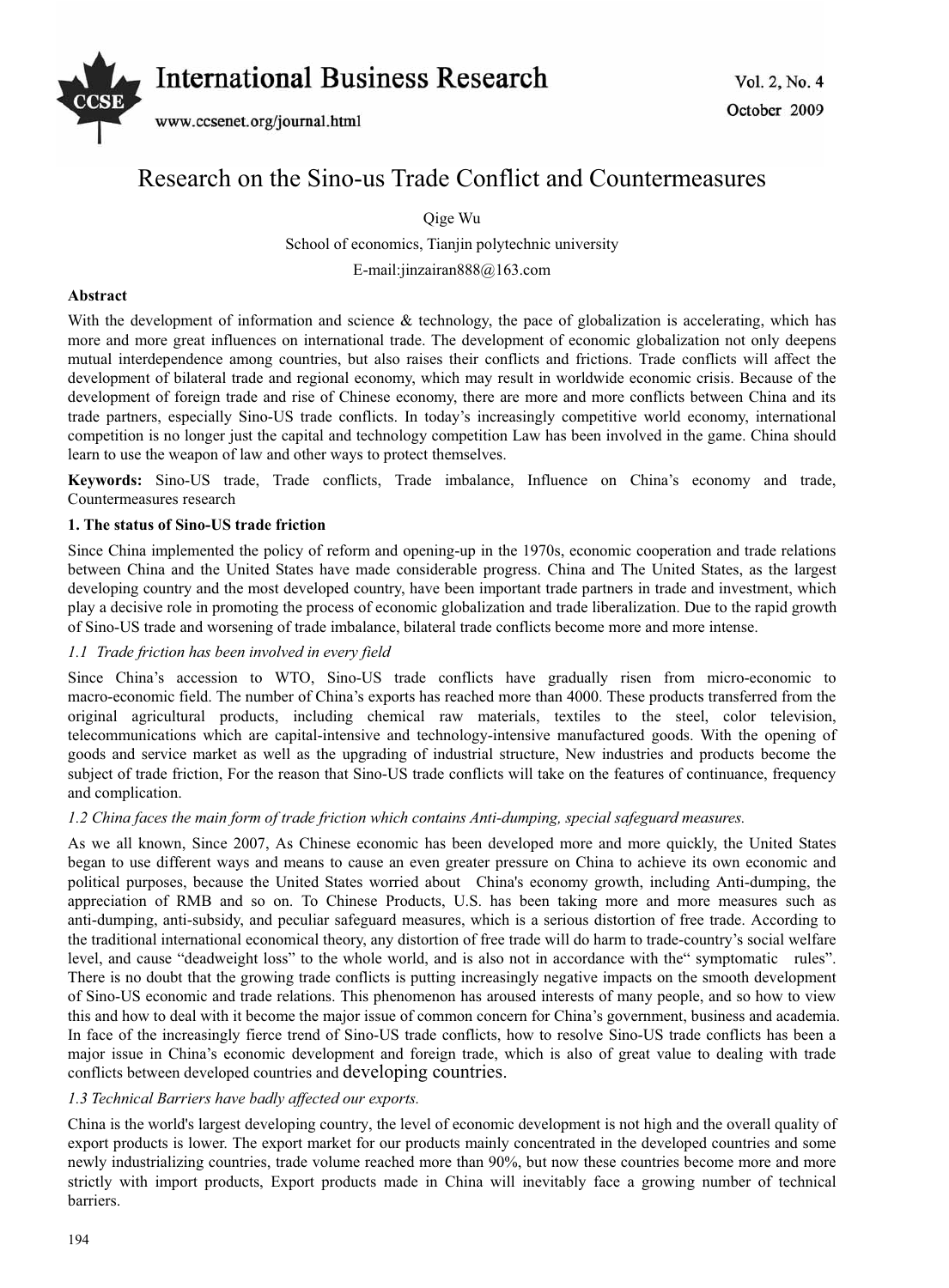*1.4 Balance of trade, the RMB exchange rate, intellectual property protection and labor standards cause trade frictions.* 

## **2. The original causes of Sino-US trade friction**

#### *2.1 The external background of Sino-US trade friction*

Economic globalization is an irreversible trend in the development of modern economic. Under the impetus of globalization, it deeps the economic links between countries and strengthen the interdependence. At the same time, the opportunity of the economic friction between countries has been greatly increased. Production of global and unified world market requires the convergence of the system, rules and even the culture and customs. However, domestic regulation has seriously affected the development of the economic and trade among nations. And some countries existed differences in social systems, historical backgrounds, consumer preferences, can not achieve full integration in a short period of time, As long as these differences exist, trade friction between countries is inevitable. Sino-US trade has a highly complementary, In theory, China's exports to the United States should have a comparative advantage in labor-intensive products, U.S. export the capital and technology-intensive products, but in the reality, for the purpose of containing China, The United States did not export capital and technology-intensive products, and it restrict exports on high-tech. therefore it result continuing large trade deficit. The United States that is on grounds of serious trade imbalance launch trade friction to China.,Increasing the Sino-US trade friction has been generated.

#### *2.2 Internal root causes of Sino-US trade friction*

China and the United States are very important trade partners, the two countries have highly complementary in the market, resources, technology, capital and other areas. At present, China is America's fourth largest trading partner, while the United States is China's second largest trading partner.

#### *2.2.1 From the Chinese point of view*

Firstly, the rising of Chinese economic. Since the policy of reform and opening up, Chinese economic development is remarkable. China has become the second largest economic power in the world, If the current trend developed, in the 21st century before the end of the first 10 years is likely to catch up with Germany, during the second 10 years, China may be second to the United States, Japan, the European economic power. China's status as a world trading power has also increased rapidly, for example, China's trade volume to the United States reached 211.6 billion U.S. dollars. Trade surplus volume is up to 114 billion U.S. dollars and China became the largest exporting country to the US. The United States economy has been declined in this years, while China's economy has maintained a sustained high growth, it result to Sino-US trade friction. Secondly, Dependence on trade with the United States is too large. Since reform and opening up, foreign trade in China's national economic play an important role in development process of national economics. Thirdly, the structure of export is lower, Labor-intensive products exports occupy a dominant position in the structure of Chinese export products, these products include textiles, clothing, shoes, toys, bags, etc. These industries are often at a low level, low technology, less innovation capability, alternative products, easily to reduce the market share of Chinese products. Once Chinese exports to the United States increased dramatically, causing the U.S. trade deficit, the United States will take various measures to restrict imports of our country, the occurrence of trade friction is inevitable. Last but not the least important, Enterprises Lack self-discipline and export disordered. In recent years, the quantity of export products increased dramatically, but the volume of trade isn't increasing. This is mainly because the domestic enterprises which have to compete for the market shares have an image of "small profits but quick turnover". In addition, foreign trade enterprises are subsidied by our own country at a long-term. As a result, many foreign trade enterprises complete the export targets and compete for market fixed lower price, Thus they often have been accused by dumping. Some enterprises which in order to obtain export subsidies and export tax rebate sale products without profits, the results for the United States has accused China and launched a trade war against China, finally it would hurt China's enterprises.

#### *2.2.2 From the united states point of view*:

In the first place, In order to achieve the so-called "fair trade", U.S. foreign trade policy has obvious characteristics of the two sides, one is that the US promote the liberalization of export trade, the other is the United States insists on import trade protectionism. Under the guidance of this policy, As long as the economic is in deep recession or the United States enhance domestic trade protectionism, it will lead to trade friction between United States and other countries. In the second place, US adopt the policy of restrict export, Sino-US trade imbalance is one important reason for the trade friction, The United States does not only seek nothing of its own reasons, but also attribute a large number of trade deficit to the exports from China to the US. Actually, there are many factors constraint Sino-US trade, for instance, Differences in trade statistics, Restrictions on exports to the United States and so on, Restrictions on U.S. exports is an most important factor that other factors can not be compared with .In the third place, the US restrict commodities which are made in China, because America worried about the Chinese sustained and rapid economic development, The United States does not want to see such a country whose economic is growing better and better. Therefore, anti-China forces in the United States regarded China as a potential enemy. The current Sino-US trade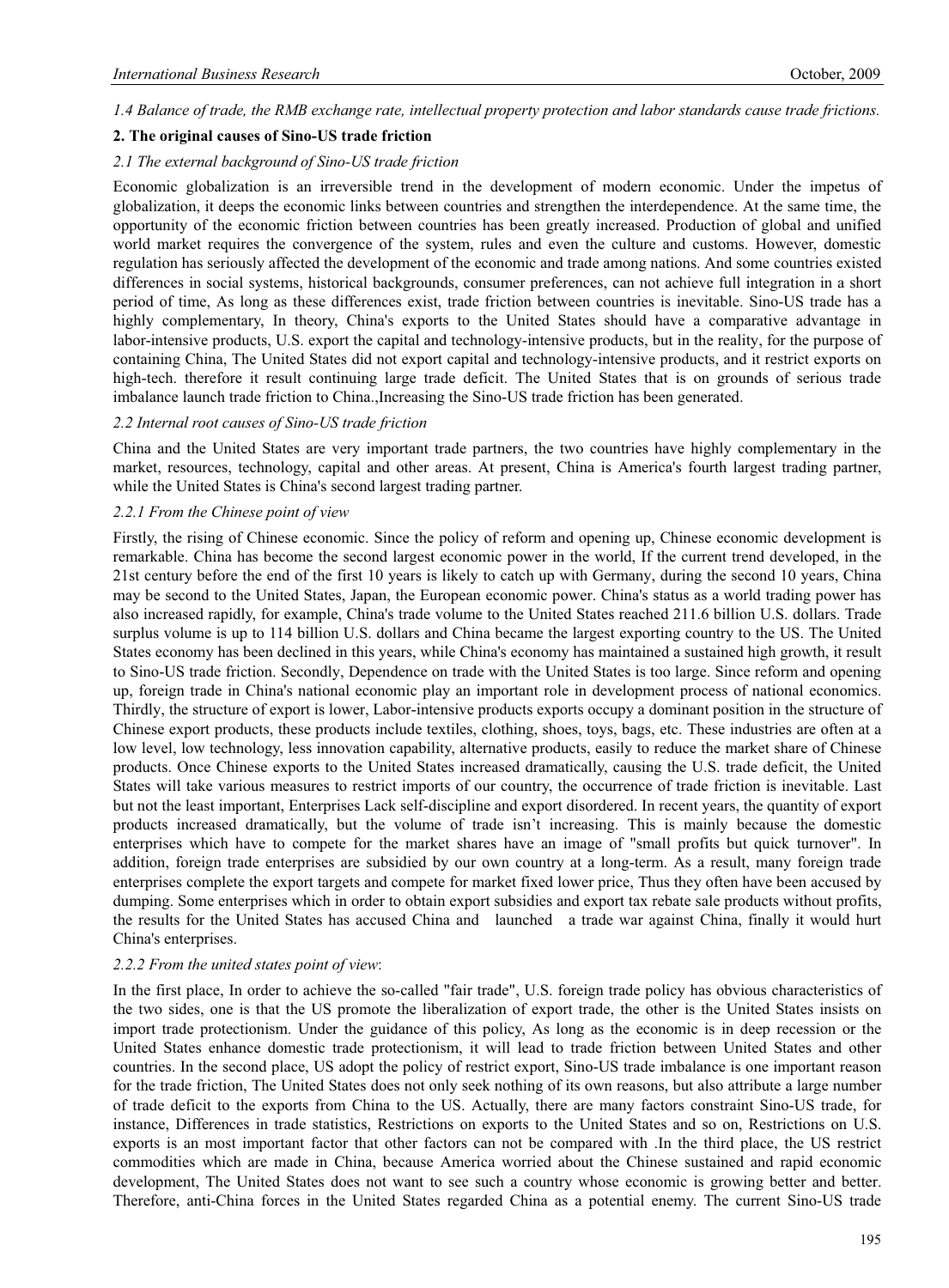friction is not accidental, it is not only tactical, but also inevitable and strategic. China's rising is so quick that U.S. government is bound to take a series of measures to try to contain this development. Sino-US trade friction will occur frequently. Last but not the least important, for the needs of U.S. domestic politics, Politic and economic are closely and inseparable, although the trade frictions performed in the economic field, but in fact there is a profound political reasons. In order to win election victory every four years, U.S. politicians have to yield to special interest groups. They always make a fuss about policy to China, only in this way can they obtain valuable votes, because the political survival rules of the United States is that candidates must get more votes.

### **3. How to deal with the Sino-US trade friction**

Faced with the increasing competition in the Sino-US trade friction, we need to face up to it in ideology and value in strategic as well as look down up in tactic.

## *3.1 Consideration from the government level*

The Government should treat Sino-US trade friction calmly and take appropriate diplomatically strategy and tactics. So it is safe to say that China's rise is a peaceful rise, the rise of China will more vigorously promote world peace and development; it emphasized trade is mutually beneficial, "win-win". Flexible diplomatic strategy can greatly increase the ability to resolve trade friction. What's more, The Chinese government should be familiar with US deeply and exhaustively in every aspect, such as political, economic, social and cultural. In order to protect their own interests, China must learn to recognize and think problems which happened between China and the United States by standing on the point of view of our partners, put forward trade policy and operational skills. China should follow the economical mode of major countries, regard domestic demand as the main engine of the development and adjust the proportion of domestic demand and foreign demand. Our government also should Change the growth mode of foreign trade, only in this way, we may keep the macroeconomic develop rapidly. In addition to the above, on the one hand, In order to solve Sino-US trade friction, Chinese Government should strengthen communication with the United States Government and gradually establish regular bilateral consultations and coordinate mechanisms, discuss economical cooperation regularly, eliminate the differences which is happening between US and China in international economic policies, maintain the stable development of Sino-US bilateral economical and trade relations. On the other hand, WTO dispute settlement mechanism that is used by all over the world especially developing countries is an effective ways to resolve trade conflicts and protect their own legitimate rights.

## *3.2 consideration from the enterprise and industry level*

Enterprises at all levels must develop products by competing procedure of manufacture which is high-tech and high-value, do a good job for the development of major export products, convert the business mechanism for enterprise, establish a modern enterprise system, attract excellent person, implement strategy which is priority of quality, learn how to use trademarks, packaging, public relations, advertisement and other means of non-price competition, explore actively new overseas markets, bring up the advantage of competition. Finally, as a non-market economy country, we should learn to deal with anti-dumping from other countries especially developed countries. What's more, high-tech products are increasingly becoming the major kinds of world trade and coupled with a serious oversupply of labor-intensive products in international market, so competition gradually decreased. Our enterprise wouldn't rely on the labor-intensive products to obtain profits, we should changed from labor-intense to tech-intense, realized diversity of export products, we should also adjust regional structure of export, expand from traditional Asia and North American to Latin America, the Middle East and African markets, so we can reduce the risk of trade friction. It is safe to say, our government should also promote enterprises to go abroad actively, the corresponding volume of exports is bound to decrease, this will certainly alleviate trade friction. In additionally, with the change of functions, the government will not resolve trade dispute, while the strength of individual enterprise is limited, therefore, industry association have a unique advantage for prevention and settlement of trade disputes. Industry associations should join the government and enterprises to build trade early warning mechanism.

## *3.3 Resolving trade friction by means of interest relation.*

In modern times, A universally truth is to be said as following: There is no permanent enemies and friends, nothing is more important than eternal interests for the business company. In recent years, Many US multinational companies have substantial operations in China, so that they can take advantage of Chinese cheaper labor resources. The US companies have always attached importance to the great trade interests with China, So China has the opportunity to make use of these economic resources and political resources.

#### **4. Concluding remarks**

China has emphasized for several times not to politicize economic problems but this is only its own wishful thinking. Trade collisions are the products of foreign trade at a certain period of time and it is restricted by political factors. If we can address the mutual benefits and the collisions of Sino American trade properly, it is not possible for the collisions to become trade wars in the international trade where benefit is the name of the game. The comparative advantage of